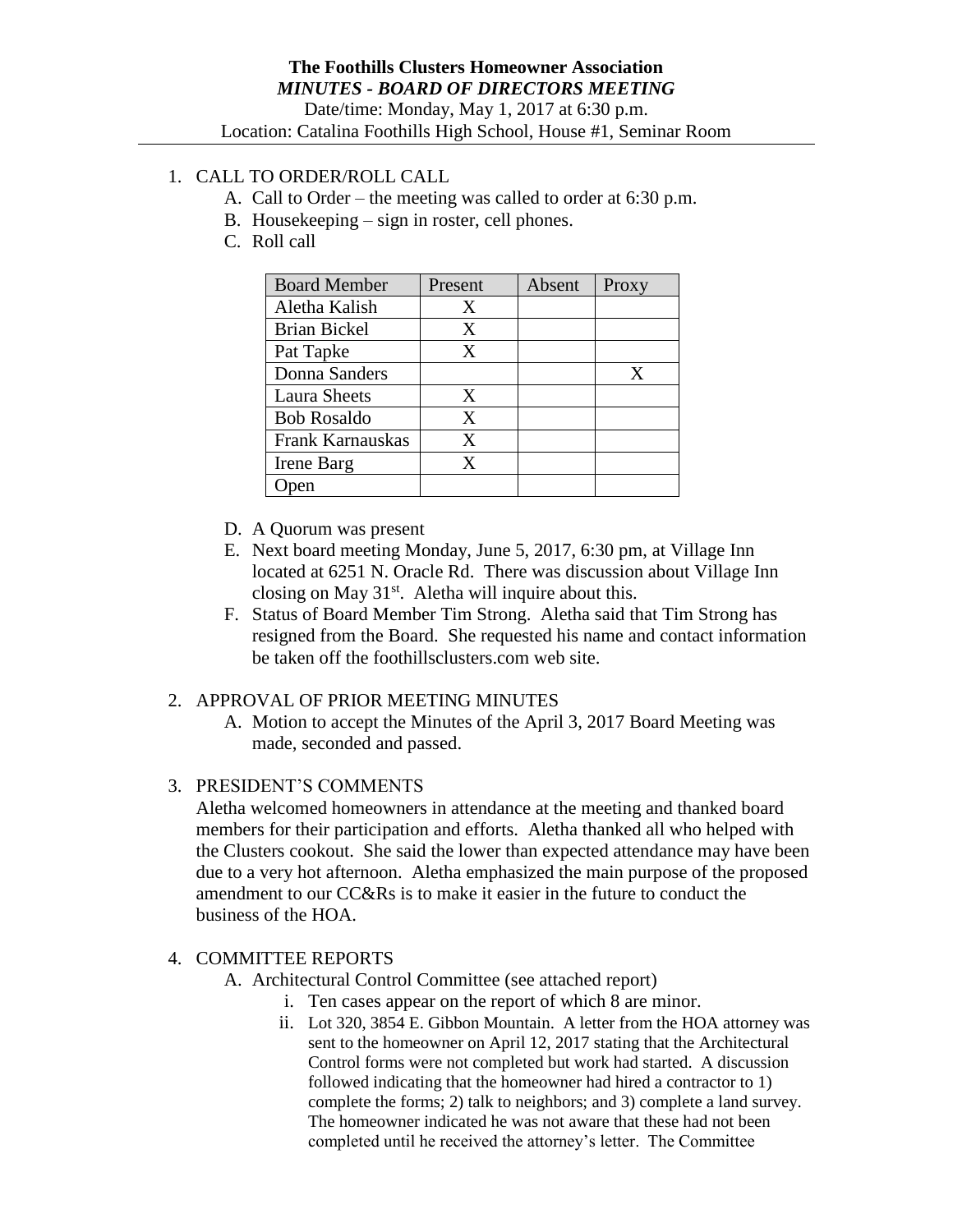recommends that the owner should pay attorney fees and stop work on the house until the above items are met. Frank made a motion that the Board accept the proposed agreement with KSW Properties, LLC as represented by Mr. Kaukaha Watanbe as follows:

1) Fines will be temporarily waived for beginning construction without first submitting a complete Architectural Change Form and for failing to communicate with the Board or its attorneys. 2) KSW Properties, LLC will submit a completed Architectural Change Form and a Pima County building permit to the Board at its next meeting on June 5. If the completed Architectural Change Form and/or the Pima County building permit cannot be produced, KSW Properties, LLC will explain the reason(s) why the documents cannot be produced. If the required documents are not produced and no valid reasons are provided for their absence, the Board will again consider assessing the fines as allowed by HOA documents. 3) KSW Properties, LLC will reimburse the Board for all reasonable legal costs incurred to-date and in the future to resolve this matter.

The motion was seconded and passed.

- iii. Lot 505 3478 E. Nugget Canyon Pl. The homeowners received approval for an addition to their residence including a roof deck in April, 2017. On April 27, 2017 the ACC received a completed and properly prepared application for a second story addition to the previously approved addition. The committee did not want to approve the application because there are no two-story homes in the neighborhood and they felt it would be setting a precedent with unknown consequences, however the language of our CC&Rs…"as to harmony of external design and location in relation to surrounding structures and topography…" is subjective and the committee felt the matter should be deferred to the board as to whether a second story home in the Foothills Clusters is in "harmony". After extensive discussion Frank moved that the application be approved. There was no second and the application was not approved.
- B. Landscape & Roads Committee
	- i. Roads (no written report)
		- a. Irene indicated that the committee is essentially on hold until the governing documents issues are resolved.
	- ii. Landscape (no written report)
		- a. Irene will have a time line for pre-emergent in June.
- C. Business Process Committee
	- i. Status of consent form to amend the CC&Rs is ongoing. Frank thought the cover letter from the HOA president was well done. Frank reported 60 signed forms, 1 homeowner against and 7